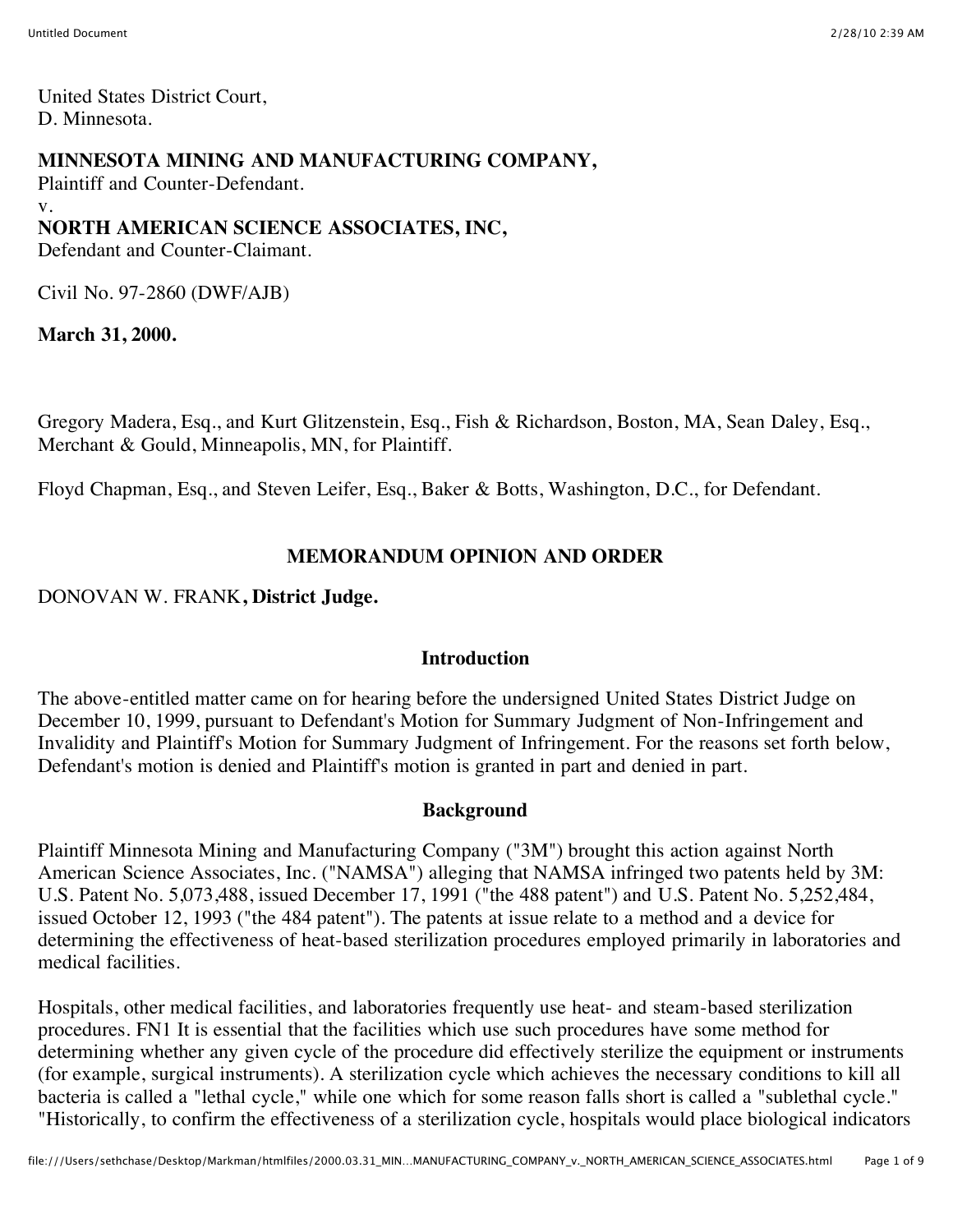containing spore strips among the instruments being sterilized, and after the spores were subjected to the sterilization cycle, the hospitals would incubate the spores and check for growth." Memorandum of Fact and Law in Support of Defendant's Summary Judgment Motion on the Issues of Non-Infringement and Invalidity at 1. Because of the incubation period for the spores, using these biological indicators resulted in delays of several days between the date of the sterilization and the date the instruments could be safely used.

FN1. For example, perhaps the most common sterilizer, the autoclave, exposes instruments to be sterilized to steam at a temperature of between 250 to 270 degrees Fahrenheit for a period of at least 15 minutes.

The patents and allegedly infringing device at issue here represent a different type of sterilization indicator. Both 3M and NAMSA have developed sterilization indicators that rely upon enzymes rather than organisms. Because enzymes break down, or "denature," at certain temperatures, a successful sterilization cycle will render the enzyme defunct; placing the enzyme in the presence of some other substance (a "substrate") with which the enzyme-if active-reacts will allow the observer to determine whether the sterilization cycle reached the requisite temperature to denature the enzyme.

The NAMSA device which allegedly infringes the two 3M patents is the RSI Product. The portion of the RSI Product which is subjected to the sterilization cycle consists of a glass vial, a foam plug, and an enzyme tablet which is white in color. The enzyme tablet consists of two types of enzyme: glucose dehydrogenase ("GDH") and diaphorase ("DIA"). The RSI Product also includes a vial of "indicator solution." The indicator solution contains three substrate chemicals: glucose, NAD and INT. After the sterilization cycle, the foam plug is removed and a few drops of the indicator solution are deposited on the enzyme tablet. Assuming a sublethal cycle, the GDH reacts with the glucose and NAD to produce NADH and gluconolactone (which is inert). The DIA reacts with the NADH produced in the first enzymatic reaction and the INT in the indicator solution to produce a chemical called formazan. Formazan is red in color and will be visible to the user. In the case of a sublethal cycle, the distinctive red color of the formazan will appear within 10 to 20 seconds.

3M has moved the Court for summary judgment that the RSI Product infringes both the 488 and 484 patents. NAMSA has moved the Court for summary judgment that: (1) the RSI Product does not infringe the 488 patent; (2) the 488 patent is invalid due to anticipation and obviousness; and (3) the 484 patent is invalid due to anticipation and obviousness.

#### **Discussion**

### **1. Standard of Review**

Summary judgment is proper if there are no disputed issues of material fact and the moving party is entitled to judgment as a matter of law. Fed.R.Civ.P. 56(c). The court must view the evidence and the inferences which may be reasonably drawn from the evidence in the light most favorable to the nonmoving party. Enterprise Bank v. Magna Bank, 92 F.3d 743, 747 (8th Cir.1996). However, as the Supreme Court has stated, "summary judgment procedure is properly regarded not as a disfavored procedural shortcut, but rather as an integral part of the Federal Rules as a whole, which are designed to 'secure the just, speedy, and inexpensive determination of every action.' " Fed.R.Civ.P. 1. Celotex Corp. v. Catrett, 477 U.S. 317, 324 (1986).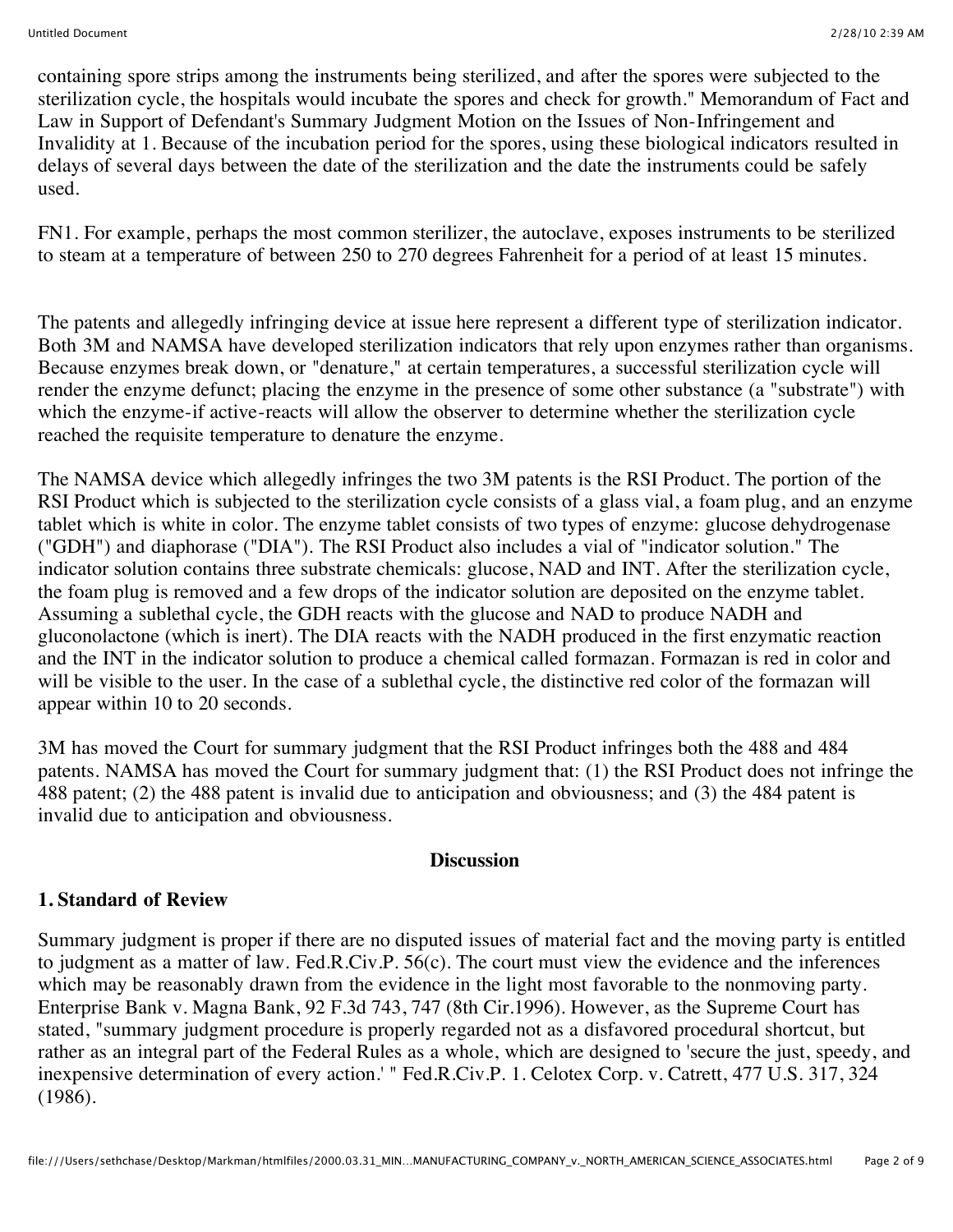The moving party bears the burden of showing that there is no genuine issue of material fact and that it is entitled to judgment as a matter of law. Enterprise Bank, 92 F.3d at 747. The nonmoving party must demonstrate the existence of specific facts in the record which create a genuine issue for trial. Krenik v. County of Le Sueur, 47 F.3d 953, 957 (8th Cir.1995). A party opposing a properly supported motion for summary judgment may not rest upon mere allegations or denials, but must set forth specific facts showing that there is a genuine issue for trial. *Anderson v.. Liberty Lobby, Inc.,* All U.S. 242, 256 (1986); Krenik, 47 F.3d at 957.

# **2. Validity or Invalidity of** the 488 Patent

NAMSA alleges that the 488 patent is anticipated by Nelson (U.S. Patent No. 3,661,717); anticipated by Senkpiel et al. ("Kinetics of Destroying Microorganisms and Damaging Selected Bacterial Enzymes by Heat and Chemical Agents I-III"), and/or obvious in light of Nelson, Senkpiel, and other disclosed prior art.

"Under 35 U.S.C. s. 102, anticipation requires that each and every element of the claimed invention be disclosed in a prior art reference." Akzo N.V. v. U.S.I.T.C, 808 F.2d 1471, 1479 (Fed.Cir.1986). If an independent claim (here, claim 1) is not anticipated, then none of the claims depending from that claim are anticipated. Thus, if the Court determines that claim 1 is not anticipated, then the 488 patent is not invalid for anticipation.

To invalidate the 488 patent for obviousness, NAMSA must show by clear and convincing evidence that "the subject matter as a whole would have been obvious at the time the invention was made to a person having ordinary skill in the art to which said subject matter pertains." 35 U.S.C. s. 103(a).

## **A. Anticipation by Nelson**

The Nelson patent, No. 3,661,717, describes another sort of sterilization indicator. The Nelson indicator contains a quantity of some microorganism (either fungal, protozoan, or bacterial, in either the spore or vegetative state) which is exposed to the sterilization cycle. The indicator works by exposing the "sterilized" microorganism to some substrate which effects a color change in response to growth by the microorganism. Thus, if the microorganism is killed during the sterilization cycle, there is no growth and hence no color change. As 3M points out, the Nelson patent is substantially different from the method described in the 488 patent. Where the Nelson patent functions because a lethal sterilization cycle will inhibit the growth of a microorganism, the 3M method functions because a lethal sterilization cycle will denature (or inactivate) an enzyme. The substrate color change in Nelson may be a function of production of enzymes during microorganism growth. Thus, the indicator may work because a lethal sterilization cycle eliminates the source of the active enzyme necessary to precipitate a color change. However, there is a difference between a lethal cycle eliminating a "source of active enzyme" and a lethal cycle inactivating the enzyme itself. Most importantly, however, claim 1 of the 488 patent specifically references "a source of active enzyme" and defines certain characteristics which the enzyme must have; the Nelson patent makes no mention whatsoever of any enzyme, much less an enzyme or enzymes with the characteristics set forth in claim 1. In short, the Court finds that the 488 patent method is distinct from the Nelson patent as a matter of law.

### **B. Anticipation by Senkpiel**

The referenced Senkpiel et al. article, "Kinetics of Destroying Microorganisms and Damaging Selected Bacterial Enzymes by Heat and Chemical Agents I-III," considered ways of testing the relative effectiveness of certain types of thermal and chemical sterilization processes. Senkpiel et al. noted that one way in which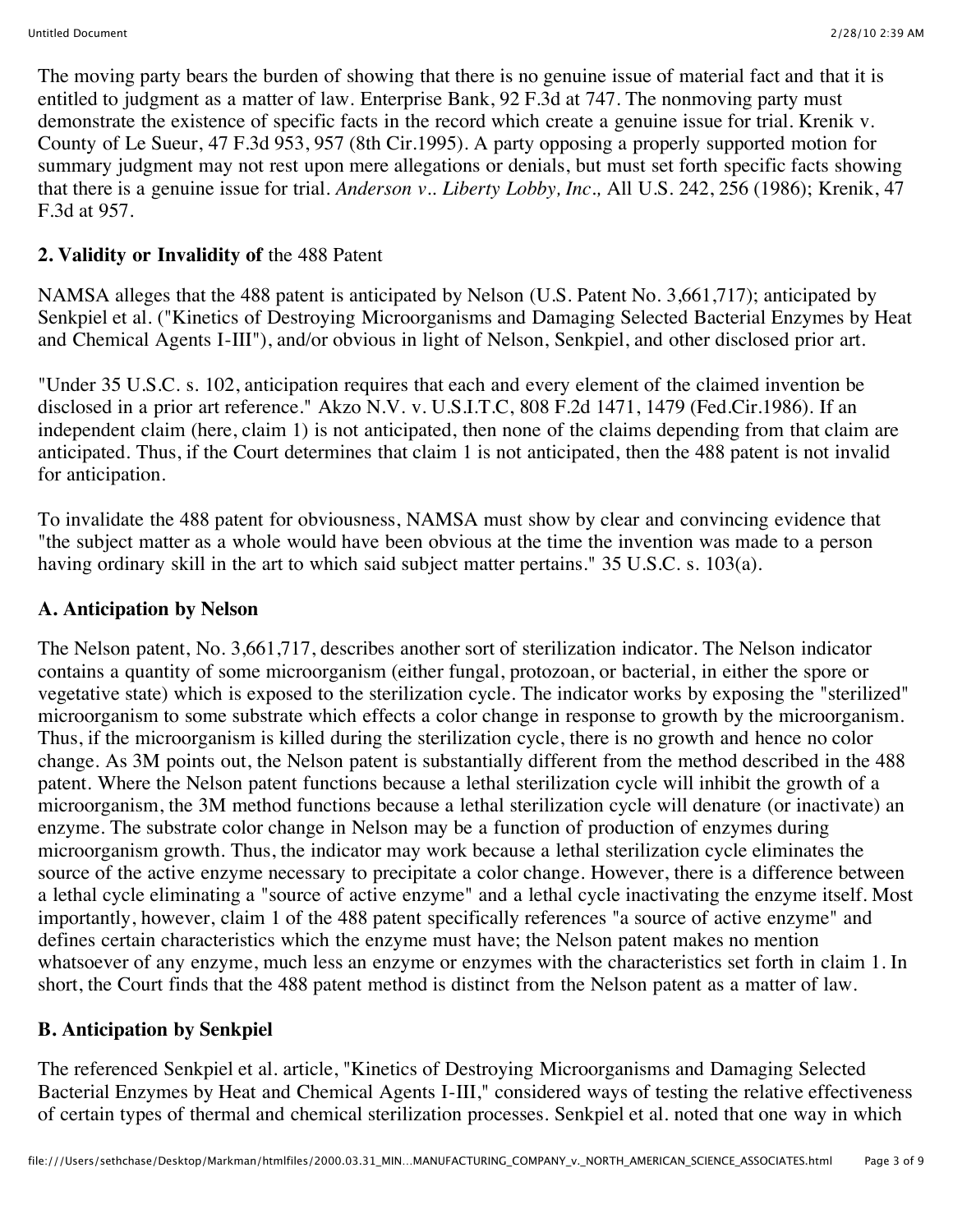sterilization was verified was by exposing particular microorganisms to the sterilization process, cultivating or incubating the microorganisms in an appropriately hospitable medium, and monitoring the rate of reproduction of the microorganism (essentially the process described in the Nelson patent above). Senkpiel et al. hypothesized that, since microorganism death is a function of the breakdown of proteins and enzymes within the microorganism, this "check" could be accomplished without the need to cultivate and incubate the microorganisms. Rather, decomposing the microorganisms to extract particular enzymes and measuring the reactivity of those enzymes could serve as a proxy for monitoring microorganism reproduction.

The Senkpiel et al. article is distinct from the 488 patent for several reasons. First, the Senkpiel et al. article focuses on extracting enzyme from the microorganism sought to be eliminated *after* the sterilization cycle; Senkpiel et al. only suggest in passing the possibility of examining the activity of other enzymes, unrelated to the target microorganisms. What is more, the Senkpiel et al. article specifically states that "[i]t is certainly still premature to comprehensively evaluate when this additional method is indicated for determining the value of sterilization procedures and disinfectants ..., especially since the method can be further developed, for instance by selecting other bacterial enzymes or enzyme systems." This further development is precisely the improvement undertaken by 3M in developing their 488 patent.

Most importantly, however, claim 1 of the 488 patent specifies that the process described will "produce a detectable enzyme-modified product within less than twenty-four hours" while the Senkpiel et al. article describes a process which takes over a week after the sterilization cycle. Again, the Court concludes as a matter of law that the 488 patent is not anticipated by the Senkpiel et al. article.

## **C. Obviousness**

NAMSA asserts that the 488 patent is obvious in light of Nelson and Senkpiel et al.(above) in conjunction with the prior art. When determining the obviousness of a patent claim, the Court must consider "the scope" and content of the prior art, differences between the prior art and the claimed invention, the level of ordinary skill in the art, and objective evidence of secondary considerations." Para-Ordnance Manufacturing Inc. v. SGS Importers International, Inc., 73 F.3d 1085, 1088 (Fed.Cir.1995), *cert. denied,* 117 S.Ct. 80 (1995).

The Court has examined the record thoroughly, including the prior art cited by both parties, and cannot conclude as a matter of law that the 488 patent is obvious. Similarly, however, the Court declines to hold that the 488 patent is "not invalid" for obviousness as a matter of law. In short, the Court finds that the record does not support summary judgment of either validity or invalidity on the grounds of obviousness.

### **3. Infringement or Non-Infringement of** the 488 Patent

The 488 patent is entitled "Rapid Method for Determining Efficacy of a Sterilization Cycle and Rapid Readout Biological Indicator." Claim 1 of the 488 patent, the only independent claim contained in the patent, reads:

Claim 1. A method for rapidly determining the effectiveness of a sterilization cycle, comprising the steps of:

a) subjecting to said sterilization cycle of [sic] a source of active enzyme which provides a delectable amount of said enzyme, said enzyme having sufficient activity following a sterilization cycle which is sublethal to at least one test microorganism commonly used to monitor sterilization, to react with an effective amount of a substrate system for said enzyme to produce a detectable enzyme-modified product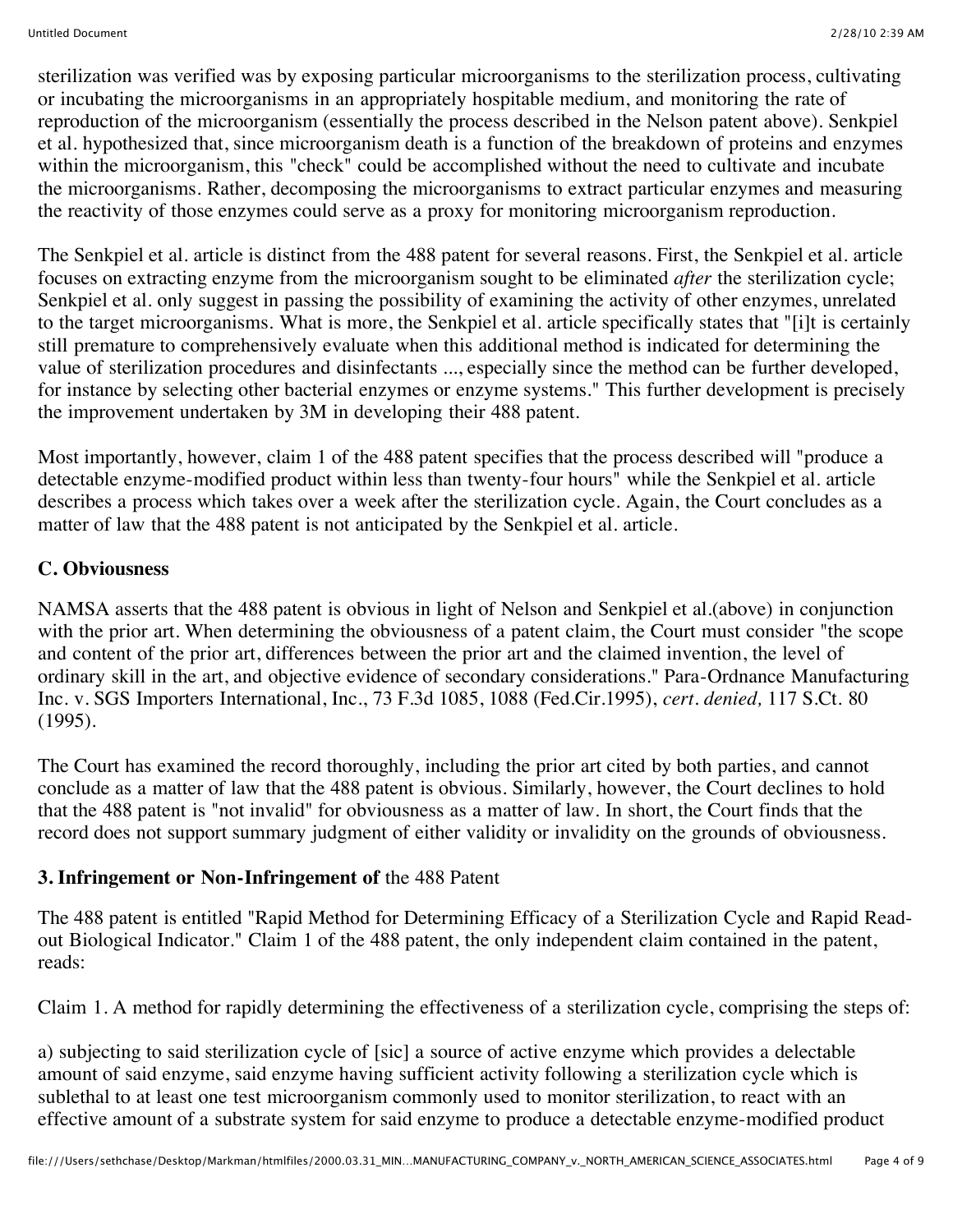within less than twenty-four hours, yet said enzyme having activity which is reduced to "background" following a sterilization cycle which is lethal to said test microorganism;

b) incubating said enzyme, following the completion of said sterilization cycle, with an effective amount of an enzyme substrate system capable of reacting with any residual active enzyme to produce a detectable enzyme-modified product, for a time period and under conditions sufficient to promote reaction of any enzyme remaining active with said substrate.

NAMSA asserts that its RSI Product is non-infringing because its function does not require "incubating said enzyme ... for a time period and under conditions sufficient to promote reaction of any enzyme remaining active with said substrate." Specifically, NAMSA asserts that the "incubating" language fails for indefiniteness unless read in light of limiting language in the prosecution history to the effect that "for a time period" means from 10 minutes to 8 hours. Because the RSI Product produces a visible reaction after a sublethal cycle in less than 20 seconds, the RSI Product does not literally infringe the 488 patent. The Court cannot agree with NAMSA's analysis.

Generally speaking, the Court may not read limitations into the claims from the specification or the prosecution history. *See* Intervet Am., Inc. v. Kee-Vet Labs. Inc., 887 F.2d 1050, 1053 (Fed .Cir.1989). There are some exceptions to this rule; specifically, where incorporation of a limitation in the prosecution history is necessary to cure a defect in the claim, such a limitation will be incorporated. For example, in Modine Manufacturing Company v. U.S. International Trade Commission, 75 F.3d 1545 (Fed Cir.1996), cert. denied, 518 U.S. 1005 (1996), the Federal Circuit held that a limitation described in the prosecution history could be read as an amendment to the claim where such a limitation was necessary to distinguish the claim from another patent held by the patentee.

Here, NAMSA argues that the defect in the claim-which reference to the prosecution history is necessary to cure-is indefmiteness. However, the Court finds that the claim language is not so indefinite as to require limitation by the language in the prosecution history. The phrase "for a time period and under conditions" is modified by the phrase "sufficient to promote reaction of any enzyme remaining active with said substrate." Although the limiting language's reliance upon "sufficiency" for a particular event provides 3M with a broadly drawn patent, the Court cannot conclude, in light of existing case law, that the limitation is fatally indefinite. Accordingly, the Court has no basis for turning to the prosecution history for a further, more definite, limitation on this provision of the claim.

Given, then, that the 488 patent covers all methods which involve "incubation ... for a time period ... sufficient to promote reaction of any enzyme remaining active with [the] substrate" and the RSI Product involves incubation for a time period (of about 20 seconds) which is sufficient to promote reaction between any remaining active GDH and DIA and the indicator solution, summary judgment of non-infringement premised upon this clause of claim 1 is inappropriate.

3M claims that it is entitled to summary judgment of infringement with respect to the 488 patent. Specifically, 3M claims that the RSI Product literally infringes claims 1, 3, 4, 8, 10, 11, 16, and 20-25 of the 488 patent. NAMSA contends that the RSI Product does not literally infringe the 488 patent because: (1) the term "incubate" means to cultivate a controlled environment, specifically one with an elevated temperature, and the RSI Product works at room temperature; (2) as discussed above, the phrase "for a time period" cannot be construed, in light of the prosecution history, as covering a process which takes only 20 seconds; and (3) the enzymes used in the RSI Product are different from the enzymes identified in the 488 patent and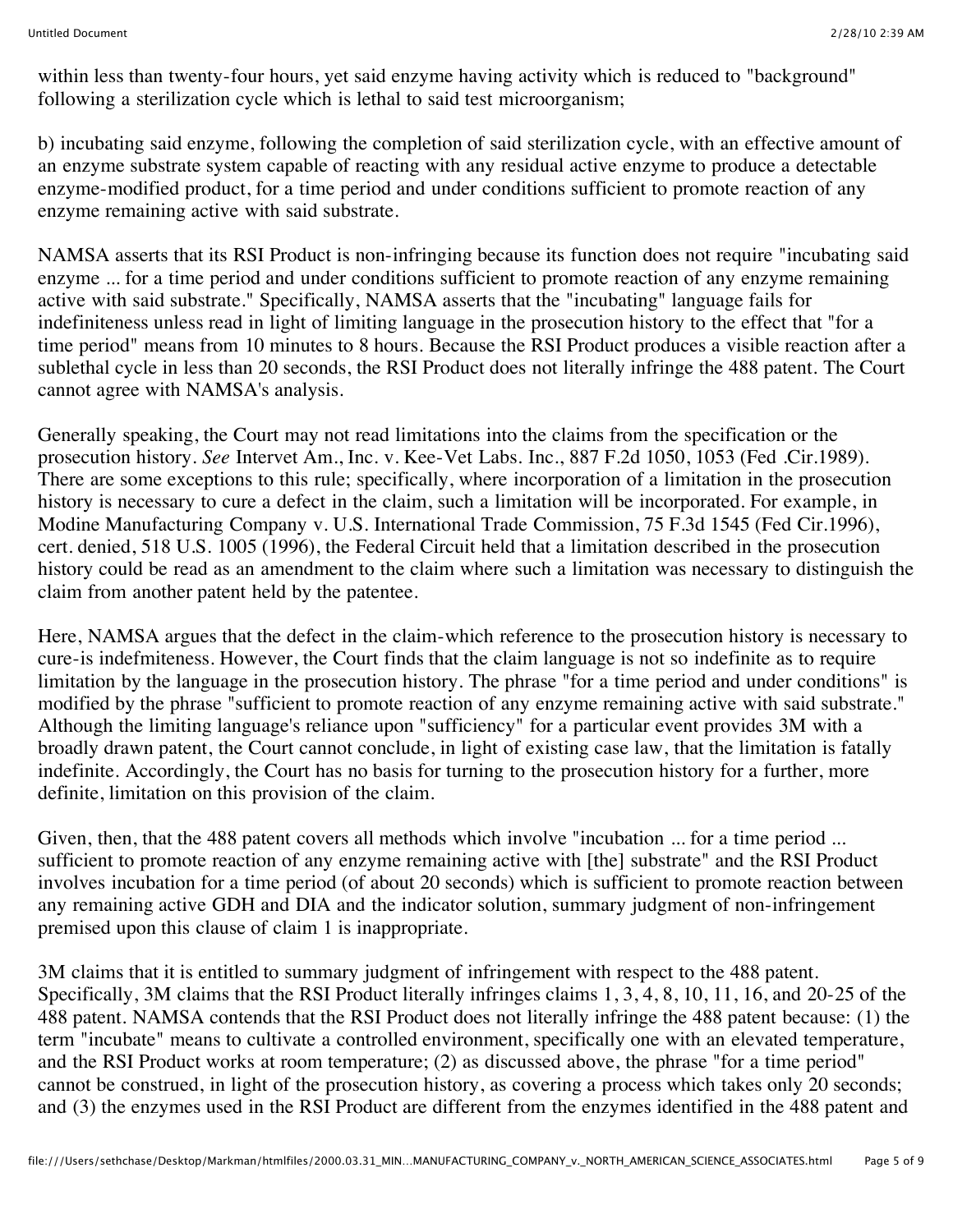their activity levels are not reduced to "background" when subjected to a lethal sterilization cycle. The Court has already addressed the second argument of NAMSA, above, and found it unpersuasive; the Court now considers the meaning of the term incubate, the identity of the enzymes in the RSI Product, and the meaning of the term "background."

First, with respect to the term "incubate," whatever meaning the term generally has, the claim specifically states that the process involves "incubating [the] enzyme ... under conditions sufficient to promote reaction of any enzyme remaining active with [the] substrate." If the "condition [ ] sufficient to promote reaction" is simply the ambient air temperature, then room temperature conditions could be the conditions of incubation. In other words, the Court finds that the plain meaning of the term "incubate" is to foster conditions necessary for a particular event; the language of the claim specifies that "incubation" in this context means to foster conditions necessary for the promotion of the reaction between any remaining active enzyme and the substrate. While most enzymatic reactions would only be promoted under elevated temperature conditions, there are no limitations on what those conditions might be which would suggest that exposure to the ambient environment could not constitute "incubating."

With respect to NAMSA's claim that a lethal sterilization procedure does not reduce enzymatic activity in the RSI Product to "background," 3M correctly notes that NAMSA's contention seems to rely upon defining "background" as "zero activity." NAMSA argues that the GDH and DIA activity levels, in the wake of a lethal sterilization cycle, are not reduced to background because eventually the residual enzymatic activity results in a color change on the tablet-it simply takes longer than 20 seconds. However, as 3M points out, the 488 patent provides a functional definition of "background":

[t]he enzyme when subjected to sterilization conditions which would be [lethal] has residual enzyme activity which is equal to "background" .... Preferably, the activity of the enzyme after [sublethal] sterilization conditions ... most preferably is at least 10 percent above background. It is understood that the residual enzyme activity level which is defined as "background" for purposes of this invention, may be higher than that achieved by the spontaneous conversion of enzyme substrate to product after the enzyme has been totally and irreversibly inactivated.

Declaration of Floyd B. Chapman, Ex. 1 at Col 4, lines 23-59. Thus, the 488 patent clearly states that "background" enzymatic activity is likely to be above zero (indeed, for sublethal-cycle activity to be "10 percent above background," background must necessarily be above zero). Rather, "background" is circularly defined as the level of enzymatic activity which remains after a lethal sterilization cycle. The key is that "background" activity and sublethal-cycle activity must be distinguishable by sublethal-cycle activity being at least 2 percent and preferably at least 10 percent above "background" activity.

Finally, NAMSA asserts that the enzymes used in its RSI Product are different from those listed in the 488 patent. However, the 488 patent claims do not limit the enzymes which could be utilized in practicing the patent. Rather, the patent states that "[t]he enzymes useful in the practice of the present invention are enzymes including extracellular and intracellular enzymes, whose activity correlates with the viability of at least one microorganism commonly used to monitor sterilization efficacy...." Declaration of Floyd B. Chapman, Ex. 1 at Col. 4, lines 4-8. The patent goes on to specify a number of enzymes which meet that criterion, but there is no language in the claims limiting its scope to the listed enzymes.

In light of the defects in NAMSA's arguments, the plain meaning of the 488 patent, and the description of the RSI Product, the Court concludes that the RSI Product literally infringes claims 1, 3, 4, 8, 10, 11, 16, and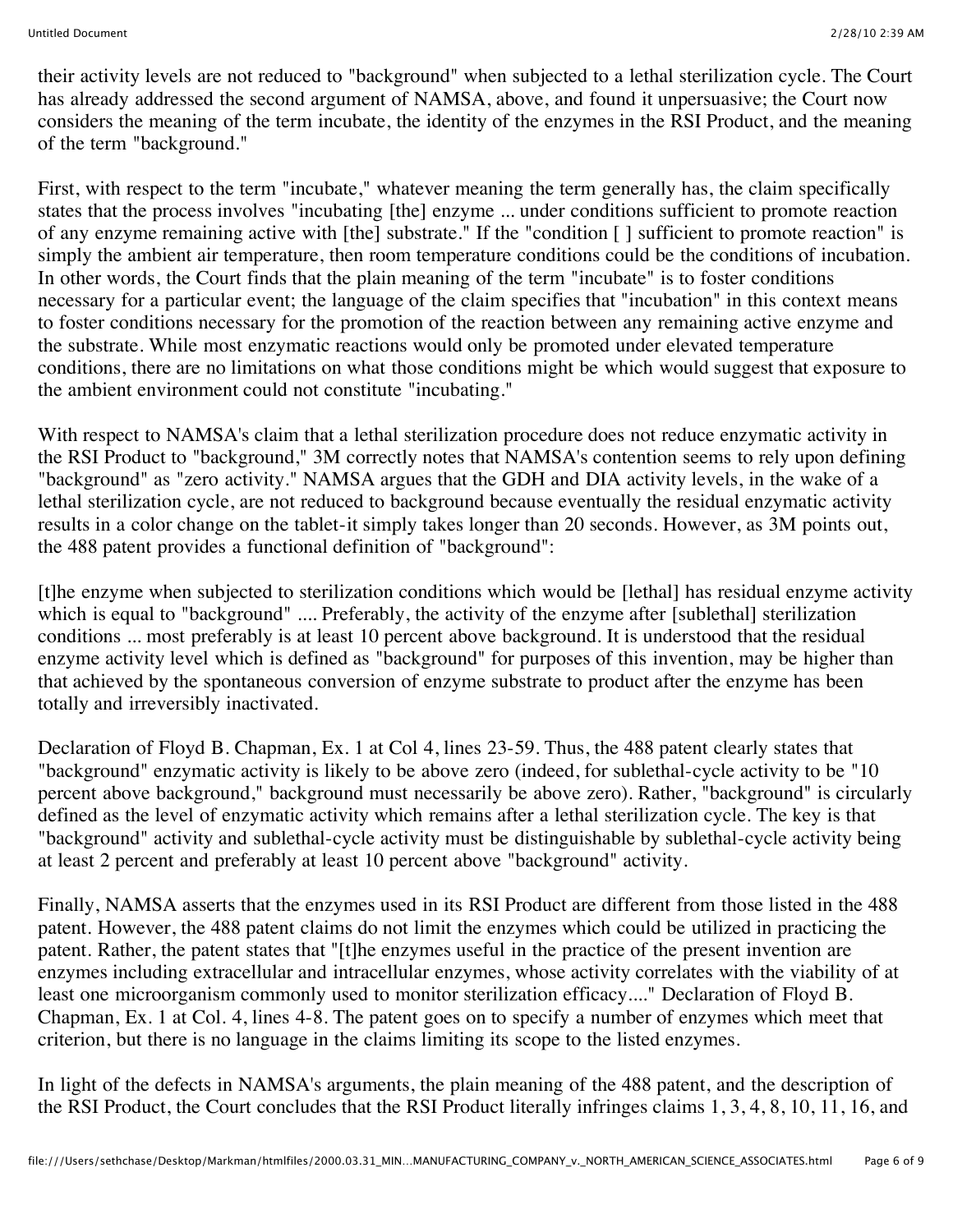20-25 of the 488 patent. FN2

FN2. NAMSA only challenges 3M's Motion for Summary Judgment of Infringement on the terms of claim 1. The Court has reviewed the allegedly infringed dependent claims and finds that the RSI Product does, without much controversy, infringe those claims.

# **4. Validity or Invalidity of** the 484 Patent

NAMSA also challenges the validity of the 484 patent. Where the 488 patent described a method for determining the effectiveness of a sterilization cycle, the 484 patent describes a particular sterilization indicator device employing that method. NAMSA challenges the 484 patent as anticipated by Nelson, anticipated by Senkpiel et al., and/or obvious in light of those references and the prior art. NAMSA's arguments in that regard mirror NAMSA's invalidity arguments with respect to the 488 patent. For the same reasons that the Court rejected those arguments in the context of the 488 patent, the Court rejects them here. Accordingly, NAMSA's Motion for Summary Judgment of Invalidity with respect to the 484 patent is denied. FN3

FN3. Similarly, however, for the reasons stated above, the Court does not find that the 484 patent is valid as a matter of law either.

## **5. Infringement of** the 484 Patent FN4

FN4. NAMSA has not moved for summary judgment of non-infringement of the 484 patent.

3M moves the Court for Summary Judgment of Infringement with respect to the 484 patent. Specifically, 3M contends that claims 1 and 6-9 of the 484 patent are literally infringed by the RSI Product. Claims 6-8 of the 484 patent relate to read-out times, specifying times of less that twelve, eight, and three hours respectively. Claim 9 simply describes the amount of residual enzyme activity following lethal and sublethal sterilization cycles. On their face, these claims are infringed by the RSI Product if the RSI Product infringes the independent 484 claim, namely claim 1.

Claim 1 of the 484 patent reads:

1. A sterility indicator comprising

a) an outer container having liquid impermeable and substantially gas non-absorptive walls, said container having at least one opening therein; and

b) a gas-transmissive, bacterial impermeable means covering said opening; and

c) contained within said outer container, a detectable amount of active enzyme isolated from an appropriate microorganism, said enzyme having sufficient activity following a sterilization cycle which is sublethal to at least one test microorganism commonly used to monitor sterilization, to react with an effective amount of a substrate system for said enzyme to produce a detectable enzyme-modified product within less tan [sic] twenty-four hours, yet said enzyme having activity which is reduced to "background" following a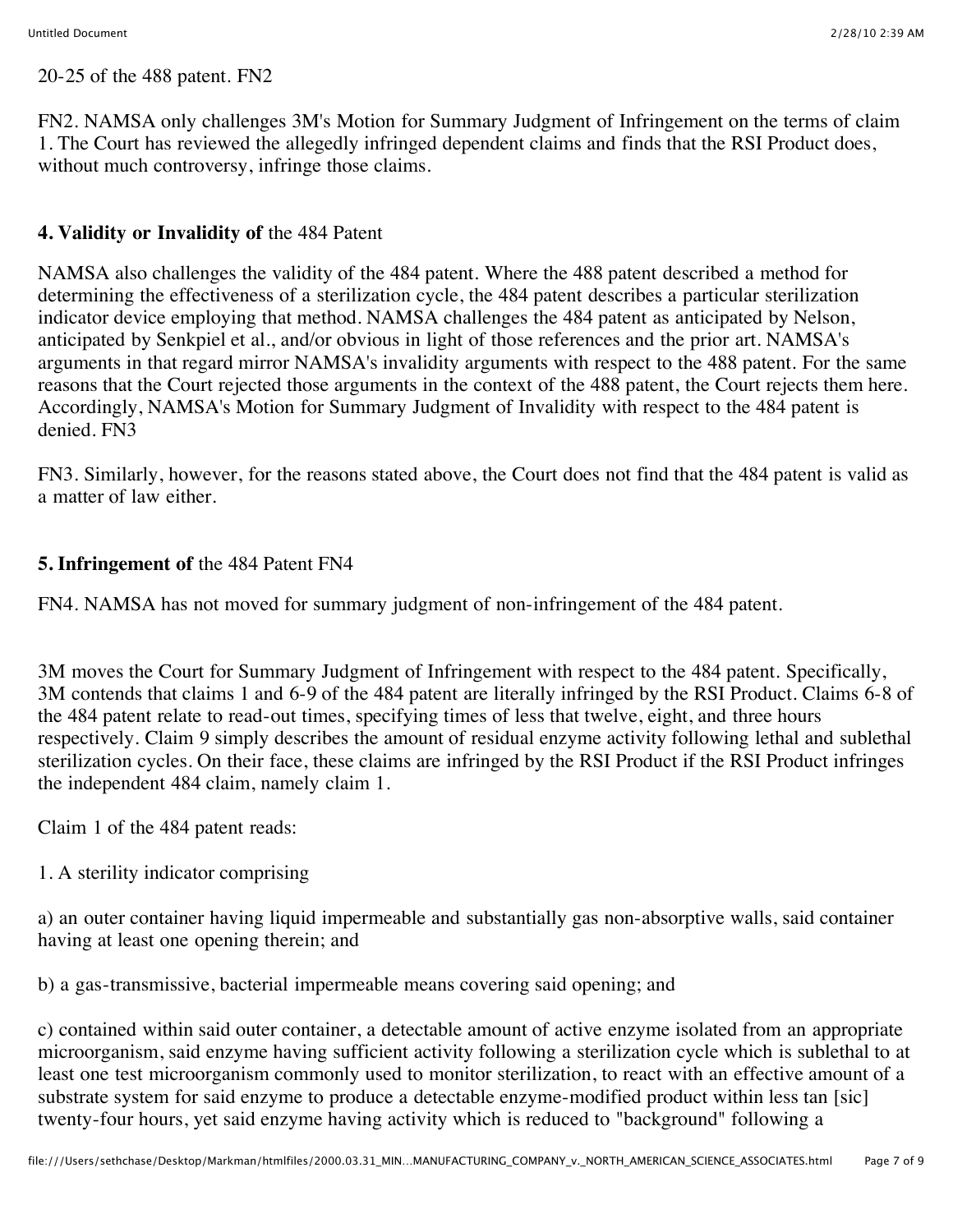sterilization cycle which is lethal to said test microorganisms.

Declaration of Floyd B. Chapman, Ex. 2 at Col. 35, lines 40-57. There is no question that the RSI Product meets the description in subpart (a) of claim 1: the RSI Product consists of a small glass vial which is liquid impermeable, substantially gas non-absorptive, and has a single opening in one end. The Court has already discussed the elements of subpart (c) of claim 1, which mirror similar language in the 488 patent and found that the RSI Product meets the criteria described in subpart (c).

The parties disagree about whether the RSI Product conforms with the criteria of subpart (b) of claim 1. The parties do agree that the language of subpart (b) is so-called "means-plus function" language. As NAMSA notes, to fall within a means-plus-function limitation, an accused device must employ an identical or equivalent structure *and* that structure must perform the identical function as recited in the means-plusfunction limitation. *See, e.g.,* Micro Chem. Inc. v. Great Plains Chem. Co. Inc., 103 F.3d 1538, 1547 (Fed.Cir.1997), *cert. denied,* 521 U.S. 1122(1997).

The structure recited in the limitation is a "tortuous pathway that is bacteria-impermeable." NAMSA argues that the foam plug which is inserted in the opening of the RSI Product is not a "tortuous pathway" within the meaning of the 484 patent and even questions whether the plug is sufficiently "bacteria-impermeable" to comprise a structure equivalent to that described in the patent.

However, the Court need not determine whether the structure of the foam plug is equivalent or identical to that described in the 484 patent, because the Court finds that the foam plug does not perform a function identical to that described in the 484 patent. Specifically, NAMSA contends, and there is no evidence to contradict, that the foam plug in the RSI Product does nothing more than keep the enzyme tablet from falling out of the vial. Thus, to the extent that the foam plug is bacteria-impermeable, that characteristic is incidental and is not the "function" of the foam plug at all.

Because the Court finds that the foam plug on the RSI Product does not satisfy the "means-plus-function" criteria of subpart (b) of claim 1, the Court concludes that it would be inappropriate to grant summary judgment of infringement of the 484 patent. FN5

FN5. The Court notes that 3M has not moved for summary judgment on the 484 patent pursuant to the doctrine of equivalents.

For the reasons stated, **IT IS HEREBY ORDERED:**

1. Plaintiff's Motion for Summary Judgment of Infringement (Doc. No. 121) is **GRANTED IN PART** and **DENIED IN PART** as follows:

a. Plaintiff's Motion for Summary Judgment of Infringement is **GRANTED** as to U.S. Patent No. 5,073,488.

b. Plaintiff's Motion for Summary Judgment of Infringement is **DENIED** as to U.S. Patent No. 5,252,484.

2. Defendant's Motion for Summary Judgment of Non-Infringement and Invalidity (Doc. No. 106) is **DENIED.**